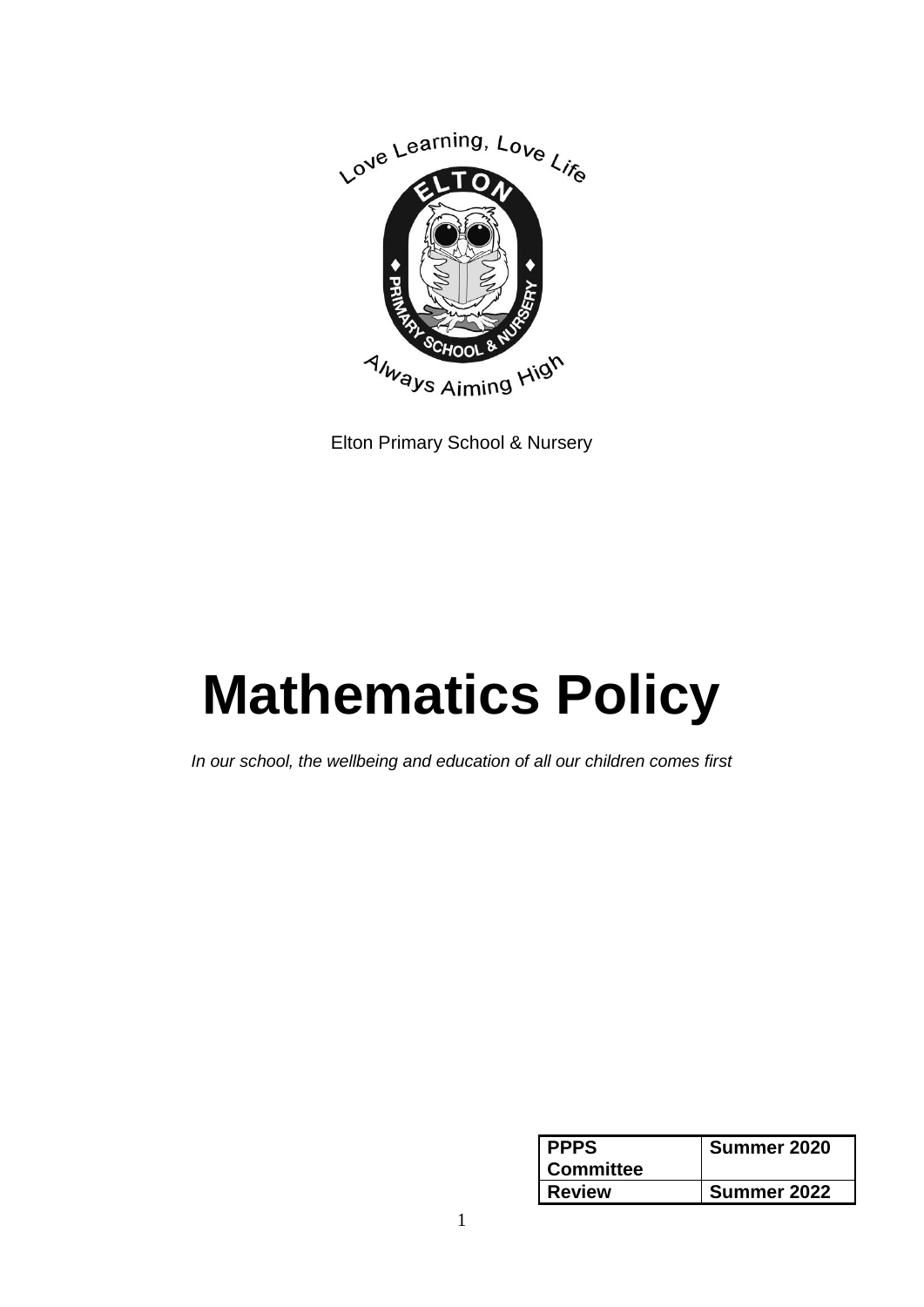# **1 Aims and objectives**

- **1.1** Mathematics teaches us how to make sense of the world around us through developing a child's ability to calculate, to reason and to solve problems. It enables children to understand and appreciate relationships and pattern in both number and space in their everyday lives. Through their growing knowledge and understanding, children learn to appreciate the contribution made by many cultures to the development and application of mathematics.
- **1.2** The aims of mathematics are:
	- to promote enjoyment and enthusiasm for learning through practical activity, exploration and discussion;
	- to promote confidence and competence with numbers and the number system;
	- to develop the ability to solve problems through decision-making and reasoning in a range of contexts;
	- to develop a practical understanding of the ways in which information is gathered and presented;
	- to explore features of shape and space, and develop measuring skills in a range of contexts;
	- to understand the importance of mathematics in everyday life.

# **2 Teaching and learning style**

- **2.1** The school uses a variety of teaching and learning styles in mathematic lessons. Our principal aim is to develop children's knowledge, skills and understanding in mathematics. We do this through daily structured lessons that have a high proportion of whole-class and group-direct teaching. During these lessons we encourage children to ask as well as answer mathematical questions. Mathematical models and images are a crucial part of how we teach. Pupils have the opportunity to use a wide range of resources such as number lines, number squares, digit cards and small apparatus to support their work. ICT also plays a big part in how we teach mathematics. Pupils sometimes use computers and i-Pads and mathematical programmes in mathematics lessons where it will enhance their learning, as in modelling ideas and methods. Wherever possible, we encourage the children to use and apply their learning in everyday situations.
- **2.2** In all classes there are children of differing mathematical ability. It is important that every child gets the most out of every lesson and there are a range of ways that teachers will ensure that this happens. As a direct result of Assessment for Learning (AfL) techniques, teachers may begin the lesson with an 'entry card' strategy to determine how long a pupil actually needs to be on the carpet/seated for whole class instruction for, and whether they are ready to start work independently etc. We provide suitable learning opportunities for all children by matching the challenge of the task to the ability of the child. We achieve this through a range of strategies – in most lessons through differentiated work for ability groups; and in other lessons by organising the children to work in pairs on open-ended problems or games. We use HLTAs to support some children and to ensure that work is matched to the needs of individuals.

# **3 Mathematics curriculum planning**

.

**3.1** Mathematics is a core subject in the National Curriculum.

[https://www.gov.uk/government/uploads/system/uploads/attachment\\_data/file/335116/Master\\_final\\_nati](https://www.gov.uk/government/uploads/system/uploads/attachment_data/file/335116/Master_final_national_curriculum_220714.pdf) [onal\\_curriculum\\_220714.pdf.](https://www.gov.uk/government/uploads/system/uploads/attachment_data/file/335116/Master_final_national_curriculum_220714.pdf)

The school follows the White Rose planning scheme across all key stages. This scheme has a clear yearly overview detailing how each year group's objectives will be chunked across each term. Within this yearly overview, each year's curriculum is divided into different units (e.g. fractions, geometry etc.) with each unit being taught over several weeks. Within these units the objectives are broken down into several smaller steps. Each smaller step is then taught to the class in a way that allows the children to become fluent with the skills and to apply them to a range of problem solving and reasoning questions. Although the yearly planning overview will be closely followed in most instances, it will be left to the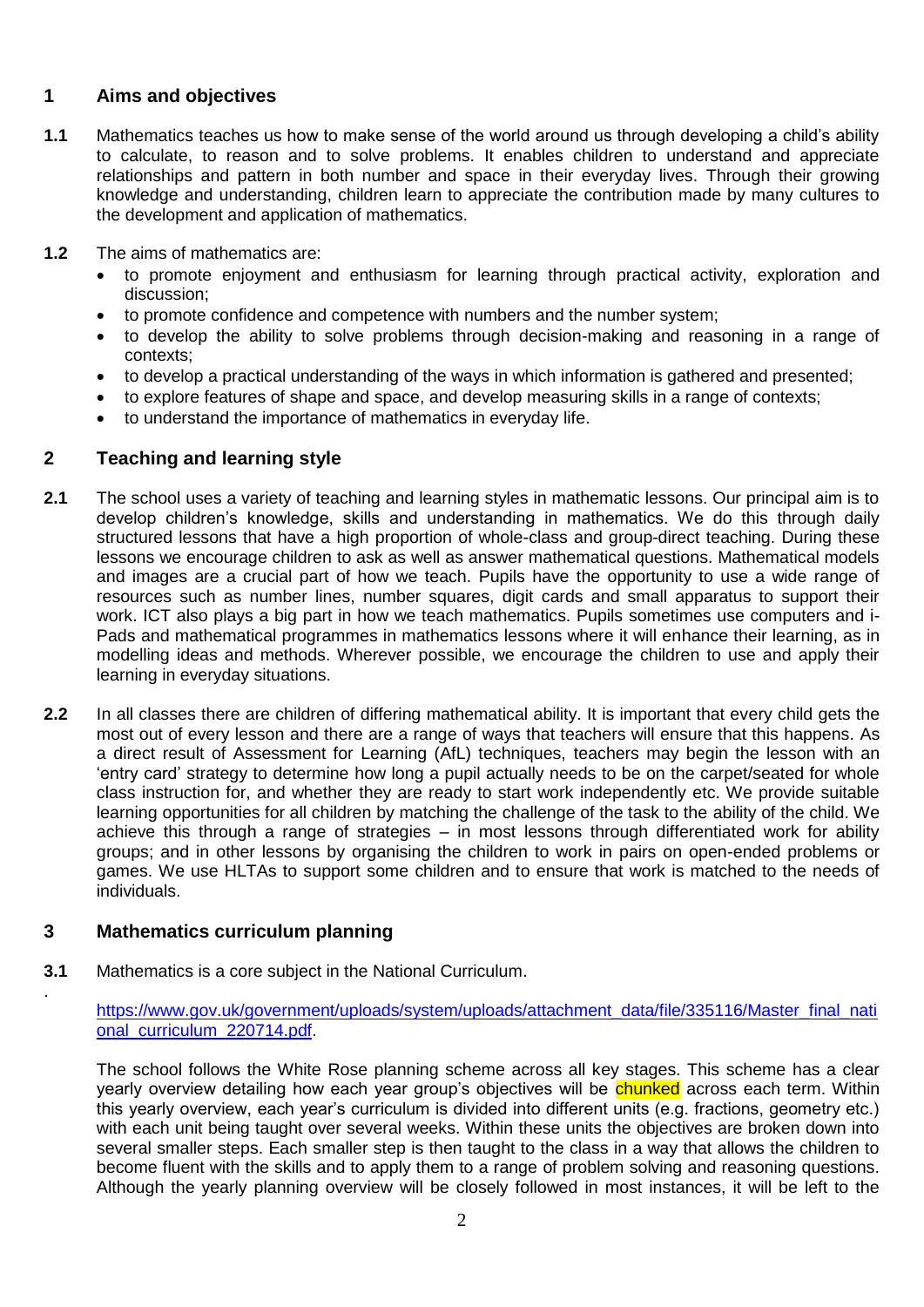teacher's judgement to decide how long and in what order specific skills are covered to suit the individual needs of their classes.

- 3.2 The principal focus of mathematics teaching in key stage 1 is to ensure that pupils develop confidence and mental fluency with whole numbers, counting and place value. This involves working with numerals, words and the four operations, including with practical resources [for example, concrete objects and measuring tools]. At this stage, pupils develop their ability to recognise, describe, draw, compare and sort different shapes and use the related vocabulary. Teaching involves using a range of measures to describe and compare different quantities such as length, mass, capacity/volume, time and money. By the end of year 2, pupils should know the number bonds to 20 and be precise in using and understanding place value. An emphasis on practice at this early stage aids fluency. Pupils should read and spell mathematical vocabulary, at a level consistent with their increasing word reading and spelling knowledge at key stage 1.
- 3.3 The principal focus of mathematics teaching in lower key stage 2 is to ensure that pupils become increasingly fluent with whole numbers and the four operations, including number facts and the concept of place value. This should ensure that pupils develop efficient written and mental methods and perform calculations accurately with increasingly large whole numbers. At this stage, pupils develop their ability to solve a range of problems, including with simple fractions and decimal place value. Teaching should ensure that pupils draw with increasing accuracy and develop mathematical reasoning so they can analyse shapes and their properties, and confidently describe the relationships between them. It ensures that they can use measuring instruments with accuracy and make connections between measure and number. By the end of year 4, pupils should have memorised their multiplication tables up to and including the 12 multiplication table and show precision and fluency in their work. Pupils should read and spell mathematical vocabulary correctly and confidently, using their growing word reading knowledge and their knowledge of spelling.
- 3.4 The principal focus of mathematics teaching in upper key stage 2 is to ensure that pupils extend their understanding of the number system and place value to include larger integers. This should develop the connections that pupils make between multiplication and division with fractions, decimals, percentages and ratio. At this stage, pupils develop their ability to solve a wider range of problems, including increasingly complex properties of numbers and arithmetic, and problems demanding efficient written and mental methods of calculation. With this foundation in arithmetic, pupils are introduced to the language of algebra as a means for solving a variety of problems. Teaching in geometry and measures consolidates and extends knowledge developed in number. Teaching ensures that pupils classify shapes with increasingly complex geometric properties and that they learn the vocabulary they need to describe them. By the end of year 6, pupils should be fluent in written methods for all four operations, including long multiplication and division, and in working with fractions, decimals and percentages. Pupils should read, spell and pronounce mathematical vocabulary correctly.

# **4 The Foundation Stage**

**4.1** We carry out planning according to the Early Years Foundation Stage Curriculum. 50% of activities in problem solving, reasoning and number is adult led; 50% is child initiated. For the purposes of assessment - 80% of observed assessment is taken during child initiated learning and 20% from adult led activities. We give all children opportunity to develop their understanding of numbers as labels for counting; calculating; and shape space and measure. This is delivered in a broad range of context which the children can explore, enjoy, learn, practise and talk about to develop their understanding.

#### **5 Contribution of mathematics to teaching in other curriculum areas**

#### **5.1 English**

Mathematics contributes significantly to the teaching of English in our school by actively promoting the skills of reading, writing, speaking and listening. For example, we encourage children to read and interpret problems in order to identify the mathematics involved. The children explain and present their work to others during plenary sessions. Younger children enjoy stories and rhyme that rely on counting and sequencing. Older children encounter mathematical vocabulary, graphs and charts when using non-fiction texts. We develop speaking and listening skills during the mental oral starters.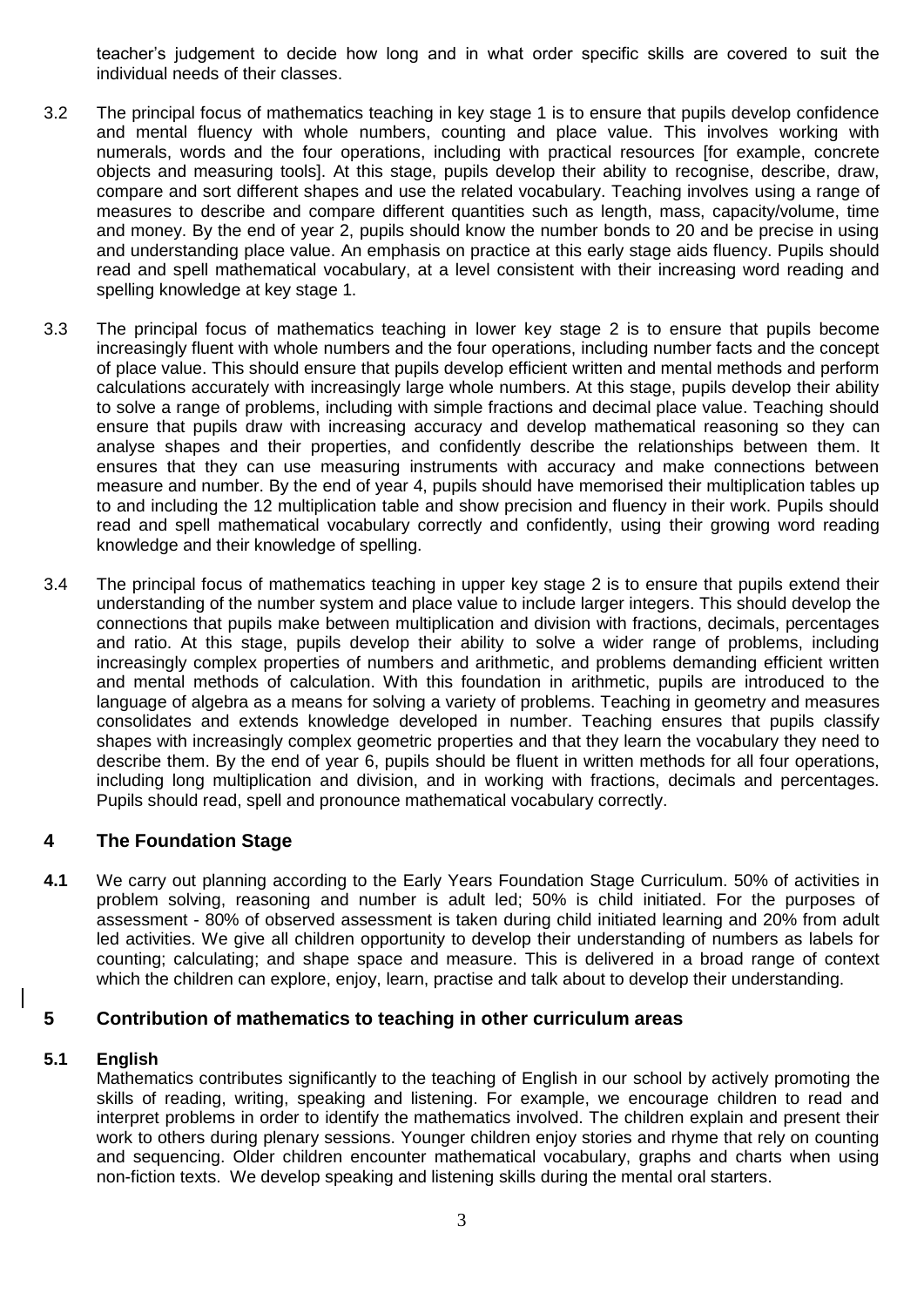# **5.2 Information and communication technology (ICT)**

Children use and apply mathematics in a variety of ways when solving problems using ICT. Younger children use ICT to communicate results with appropriate mathematical symbols. Older children use it to produce graphs and tables when explaining their results or when creating repeating patterns, such as tessellations. When working on control, children use standard and non-standard measures for distance and angle. They use simulations to identify patterns and relationships. Each year group also uses the Maths Whizz computer programmes relevant to their class. i-Pads play a significant role in the teaching of mathematics. Children can play games that involve all four operations of number. They can also practise sequencing by using the wide variety of programming apps available.

#### **5.3 Personal, social and health education (PSHE) and citizenship**

Mathematics contributes to the teaching of personal, social and health education, and citizenship. The work that children do outside their normal lessons encourages independent study and helps them to become increasingly responsible for their own learning. The planned activities that children do within the classroom encourage them to work together and respect each other's views. We present older children with real-life situations in their work on the spending of money.

#### **5.4 Spiritual, moral, social and cultural development**

The teaching of mathematics supports the social development of our children through the way we expect them to work with each other in lessons. We group children so that they work together, and we give them the chance to discuss their ideas and results.

#### **6 Including all Learners**

Inclusion involves the identification and minimising of barriers to learning and participation, and the maximising of resources to support learning and participation. We believe in giving children strategies to be successful.

- **6.1** At our school we teach mathematics to all children, whatever their ability. Mathematics forms part of the school curriculum policy to provide a broad and balanced education to all children. Through our mathematics teaching we provide learning opportunities that enable all pupils to make progress. Progress is measured using the Target Tracker Assessment Tool which measures how successfully each child has met every objective for their year group. These scores are monitored using the Target Tracker system, which allows the school to identify children who are not progressing at the desired pace. Staff meetings take place during the year to moderate assessment.
- **6.2** When progress falls below the expected range, the child will receive an intervention designed by the teacher to match specific objectives. These interventions often take place during afternoon sessions or in after school booster clubs. If the child falls well below the expected level then they will then receive support through further targeted interventions and will be placed on our Red Alert Register.
- **6.3** If the child is recognised as having a barrier to their learning they may be placed on our SEND Register and a SEND Child Profile completed for them, highlighting specific outcomes for them to meet.
- **6.4** The needs of gifted and talented children in mathematics are met by providing tasks that are common and involve different responses and outcomes. We provide opportunities for entering at a higher level and taking the task further, with emphasis on investigative, problem solving and exploratory approaches.

# **7 Assessment and recording**<br>**7.1** We assess children's work in

- **7.1** We assess children's work in mathematics from three aspects (long-term, medium-term and shortterm). We make short-term assessments, which we use to help us adjust our daily plans. These assessments are made by class teachers and teaching assistants, through direct group teaching and marking. These short-term assessments are closely matched to the teaching objectives.
- **7.2** We make medium-term assessments to measure progress against the key objectives, and to help us plan the next unit of work at the end of each term using teacher assessment and/or optional NFER tests. These judgements are recorded on Target Tracker for each year group. It is through these assessments that cohorts are monitored and any individuals, or groups, that are not progressing can be